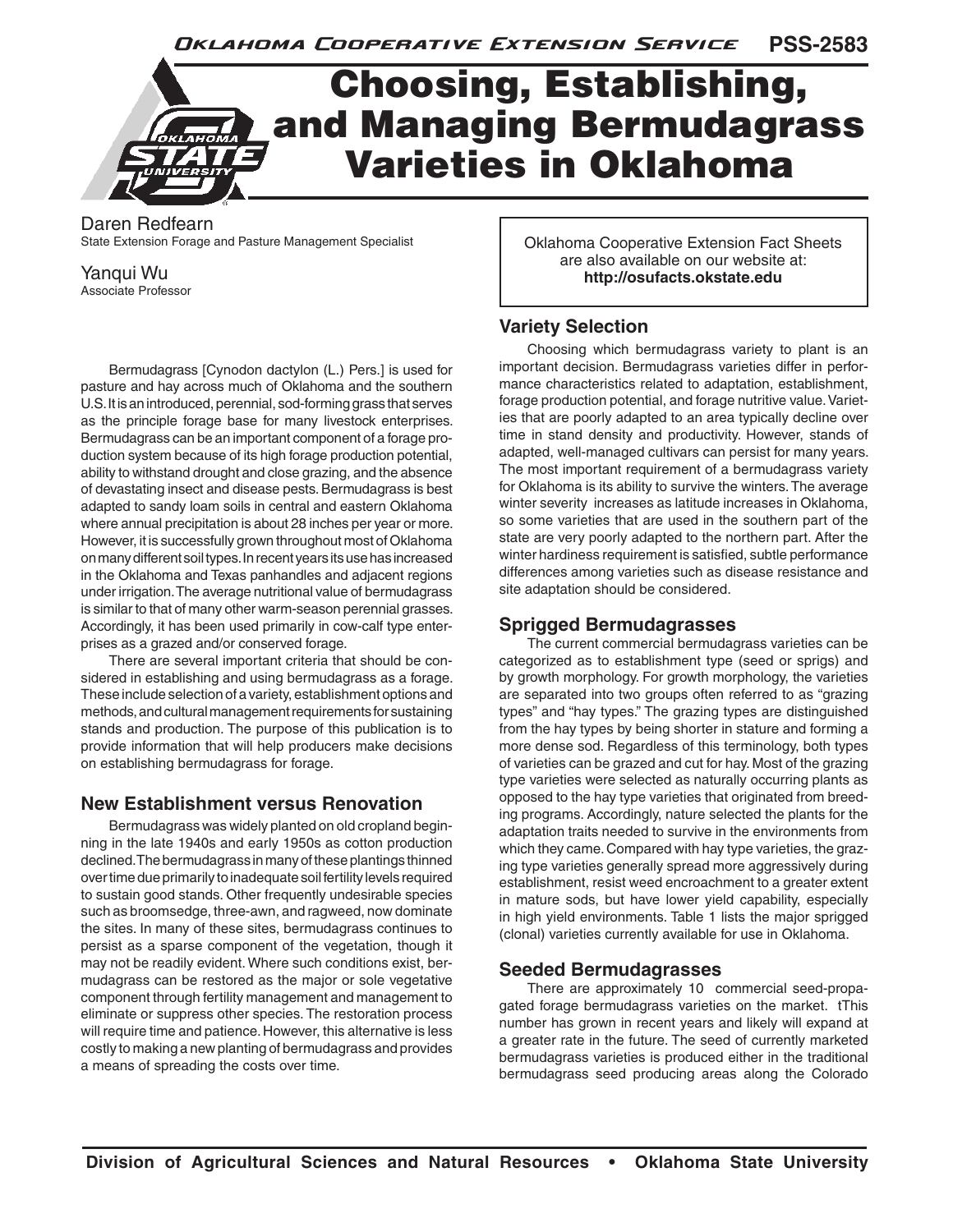| Table 1. Commercial clonal bermudagrass varieties available for use in Oklahoma. |  |
|----------------------------------------------------------------------------------|--|
|----------------------------------------------------------------------------------|--|

|                           | Date      |             |                                                                                                                                                                                                                    |
|---------------------------|-----------|-------------|--------------------------------------------------------------------------------------------------------------------------------------------------------------------------------------------------------------------|
| Variety                   | Released  | Type        | <b>Major Characteristics</b>                                                                                                                                                                                       |
| Alicia                    | mid 1960s | <b>Hay</b>  | Moderately cold tolerant; marginally adapted to the first tier of counties in<br>southern Oklahoma. Established with top cuttings or sprigs; spreads rapidly<br>during establishment; high forage yield potential. |
| Coastal                   | 1943      | Hay         | Moderately cold tolerant; marginally adapted to the first tier of counties in<br>southern Oklahoma; widely grown in southern states; high forage yield potential.                                                  |
| Goodwell                  | 2007      | Hay/grazing | Cold hardy, good adaptation to the bermudagrass growing area north of Oklahoma,<br>high yield potential; establishment method similar to Midland 99.                                                               |
| Midland                   | 1953      | Hay         | Hardy throughout most of Oklahoma; best adapted to sandy loam soils in<br>central and west central Oklahoma; used on coarser textured, better drained<br>soils in eastern Oklahoma.                                |
| Midland 99                | 1999      | Hay         | Hardy throughout most of Oklahoma; high forage yield potential.                                                                                                                                                    |
| Ozark                     | 2002      | Hay         | Cold hardy for northern Oklahoma; best adapted to sandy loam soils;<br>establishment similar to Midland and Midland 99.                                                                                            |
| Greenfield                | 1954      | Grazing     | Good establishment features; better stand persistence than Midland in eastern<br>Oklahoma on alluvial soils; good performance relative to Midland under<br>moderate to low yield environments.                     |
| Hardie                    | 1974      | Hay         | Cold hardy through most of Oklahoma; high yield potential; poor stand<br>persistence, especially in eastern Oklahoma due to disease susceptibility and<br>intolerance to low soil pH.                              |
| Tifton 44                 | 1978      | Hay         | Cold hardy through most of Oklahoma; high yield potential.                                                                                                                                                         |
| World Feeder <sup>1</sup> | 1990      | Grazing     | Adapted throughout Oklahoma; good establishment features; similar to<br>Greenfield in growth morphology and yield performance.                                                                                     |

<sup>1</sup> Proprietary variety of Agricultural Enterprises Corp., Oklahoma City, OK.

river in Yuma County, Arizona, and the adjacent California Imperial Valley or in Oklahoma. In Arizona and California, bermudagrass seed production began early in the 1900s displacing alfalfa production as soil salinity increased. The bermudagrass that had become naturalized to the area after its introduction by 1850, or perhaps before, is the basic stock that has supported that industry over the past century. This bermudagrass has historically been referred to as 'Arizona Common' or just "Common." Seed is also produced in the same area of a bermudagrass called "Giant" [C. dactylon var. aridus], but to a much lesser extent.

Arizona and California provide the bulk of the world supply of bermudagrass seed harvested from about 30,000 to 60,000 acres. Bermudagrass seed production in Oklahoma began around 1985 and constitutes only a few hundred acres, but has potential for growth. The varieties produced in Oklahoma have greater cold hardiness than those now produced in Arizona and California and consequently are better adapted to the northern part of the bermudagrass belt.

## **Seeded Bermudagrass Blends**

There are two kinds of bermudagrass seed with respect to seed tag labels, namely "bermudagrass" and "giant bermudagrass." Additionally, bermudagrass seed is sold as VNS (variety not stated), by variety name (e.g. 'Cheyenne' or 'Wrangler'), or as a brand that usually is a blend of different varieties or types.

Within the past 5 to 10 years, blending together two or more seeded varieties together to develop a bermudagrass brand has become widespread. The first bermudagrass blends were combinations of Common and Giant. This is done to reduce seed cost as well as improve establishment. The most frequent seed-propagated bermudagrass used in blends is Giant. Its most desirable characterisitic is its quick establishment. The recent trend has been to blend at least three seeded bermudagrass together, although several blends contain four seeded bermudagrass varieties.

 Some of the first bermudagrass blends that included Common and Giant were 'Morhay', 'Pasto Rico', and 'Pasture Supreme', The newer blends usually include at least one recently developed seeded bermudagrass along with Common and/or Giant. Some examples of these blends are 'Rancho Frio' (Cheyenne and Giant), 'Stampede' ('Wrangler'and 'Common'), and 'Sungrazer' ('Wrangler' and 'KF 194') Two examples of blends that contain three or more seeded bermudagrass varieties are 'Stampede Plus' ('Wrangler', 'Common' and 'Giant' and 'Sungrazer Plus' ('KF 194', 'Giant', and 'CD 90160').

The most important detail to remember is that the components of blended bermudagrasses sold by brand name are subject to change from year to year. However, the components and their compositions in a blend must be given on the label, so the information is available to the consumer. There are several seeded forage bermudagrasses commercially available. The list in Table 2 may not be inclusive and seed of some of the seeded varieties may be difficult to find.

Establishing a new bermudagrass pasture may cost in excess of \$100 per acre considering the price of fertilizer, lime, seedbed preparation, sprigs (or seed), and planting. Accordingly, the practices that minimize risk of stand failure are important.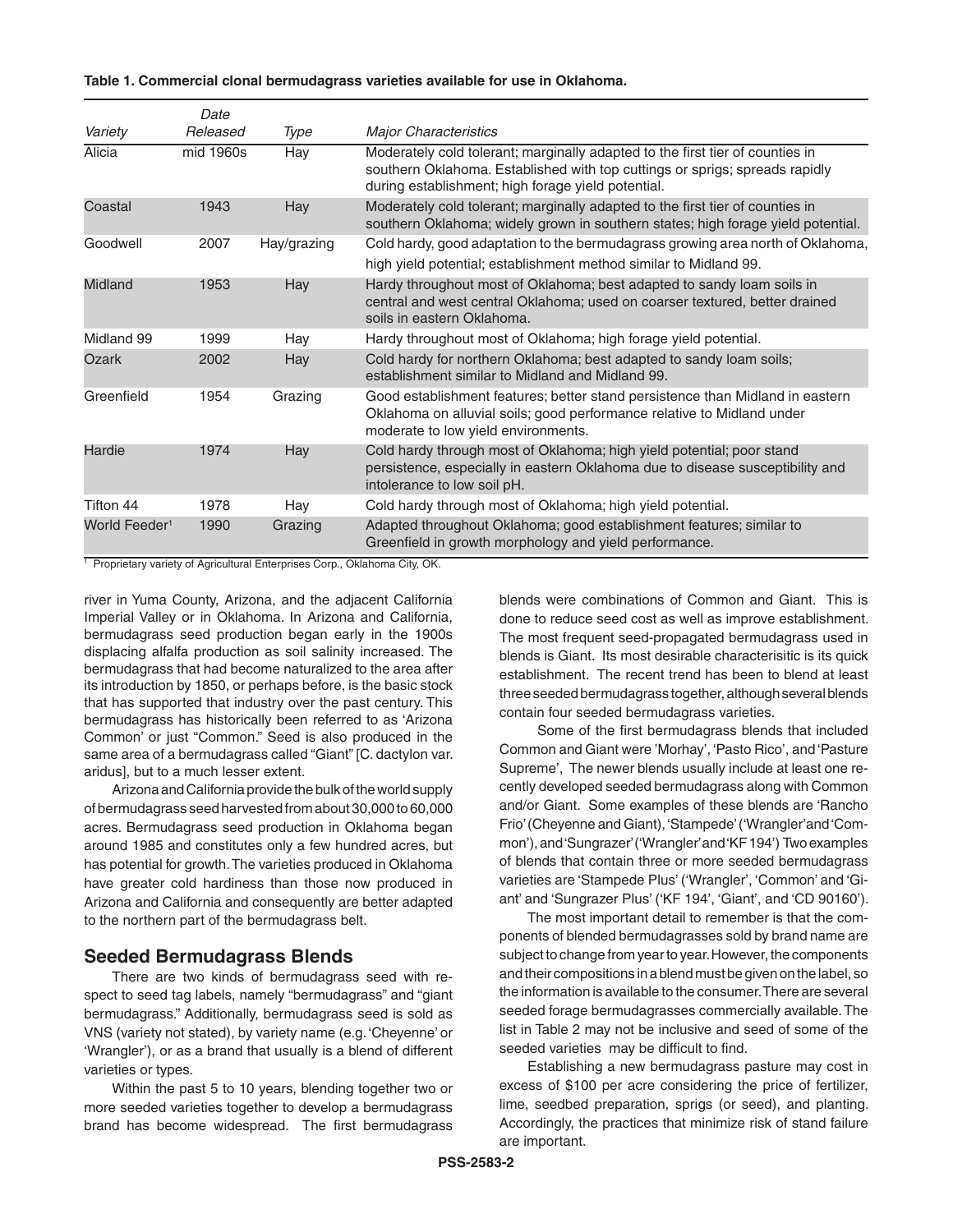#### **Table 2. Commercial seed-propagated bermudagrass varieties.**

| Name                | Description                                                                                                                                                                                                              |
|---------------------|--------------------------------------------------------------------------------------------------------------------------------------------------------------------------------------------------------------------------|
|                     |                                                                                                                                                                                                                          |
| Common              | The naturalized bermudagrass common to the seed producing area of Arizona and California;<br>moderate cold hardiness; best adapted south of about 34° Lat. and in subhumid climates; used as a<br>turf and forage grass. |
| Giant               | Larger, faster growing, but less cold tolerant than common. Used in blends with common or other<br>bermudagrasses to speed establishment; usually winter kills throughout Oklahoma.                                      |
|                     | - - - - - - - - - - - - . Varieties - - - - - - - - - - - - - - - - - -                                                                                                                                                  |
| Cheyenne            | Initially released for turf and described as having good cold tolerance.                                                                                                                                                 |
| Guymon              | Very cold tolerant, well adapted to northern Oklahoma.                                                                                                                                                                   |
| <b>NK-37</b>        | The only named variety of giant bermudagrass. Very little, if any, seed on market. Characteristics same                                                                                                                  |
|                     | as giant.                                                                                                                                                                                                                |
| Wrangler            | Very cold tolerant, well adapted to transition zone. Used as forage and for soil stabilization; performance                                                                                                              |
|                     | similar to Greenfield and Guymon.                                                                                                                                                                                        |
|                     | $- - - - - - - - -$ Brands/Blends $- - - - - - - - - - - - -$                                                                                                                                                            |
| Morhay              | Blend of common and giant seed                                                                                                                                                                                           |
| Pasto Rico          | Blend of common and giant seed                                                                                                                                                                                           |
| Pasture Supreme     | Blend of common and giant seed                                                                                                                                                                                           |
| Rancho Frio         | Blend of Cheyenne and giant seed                                                                                                                                                                                         |
| Sungrazer           | Blend of Wrangler and KF 194                                                                                                                                                                                             |
| <b>Texas Tough</b>  | Blend of common and giant seed                                                                                                                                                                                           |
| <b>Tierra Verde</b> | Blend of common and giant seed                                                                                                                                                                                           |
| Vaquero             | Blend of Mirage, Pyramid, and CD-90160 seeds                                                                                                                                                                             |

# **Establishment by Sprigging**

### **Sprigging Dates**

Bermudagrass sprigs may be planted from late winter through the summer months if soil moisture is available to promote bud germination and growth of the young plants. The best window for sprigging is generally considered to be during the 4 to 6 week period prior to the beginning of bermudagrass growth. Sprigging usually begins in the latter half of February in southern Oklahoma and in early to mid-March in the northern half of the state. Early sprigging is considered desirable because new spring growth uses the root carbohydrate reserves, so planting before growth has begun will ensure the highest root carbohydrate levels for vigorous growth when warm weather occurs. Furthermore, the sprigs planted will be mostly rhizomes and root crowns, which are the sources of new buds. Most sprigs dug after spring growth has begun will contain a substantial amount of above ground growth, which has a very short life and seldom contributes to establishment success. However, successful stands can be achieved by using sprigs harvested after growth has begun, and it is not unusual for sprigging to extend into June.

#### **Site Preparation**

Planting of bermudagrass sprigs is generally done on a tilled soil, though "no-till" sprigging equipment is now available. For traditional site preparation, all soil nutrient deficiencies should be corrected during the tillage operations. Before preparing the site, use a soil test to determine the phosphorous, potassium, and lime requirements. Incorporation of these elements into the top 6 inches of the soil prior to establishment is more efficient than broadcast applications after planting. The final tillage operation should be one that firms the soil, usually accomplished with a spike-tooth harrow, cultipacker, or roller. Adequate soil nitrogen is important in speeding the rate of establishment and in obtaining useable production from newly-planted bermudagrass in the establishment year. Nitrogen fertilizer can be incorporated prior to planting or applied post-planting.

#### **Sprigging Methods**

Sprigs are typically planted with commercial planters that place the sprigs into rows spaced 20 to 30 inches. The sprigs are covered with soil and press wheels firm the soil over the sprigs. No-till sprigging equipment offers an option to preparing a tilled planting site. For no-till sprigging, if non-dormant vegetation is present on the site, a preplant application of an herbicide such as glyphosate will usually be beneficial. It is also possible to obtain stands by broadcasting sprigs with equipment such as a manure spreader and then incorporating the sprigs into the soil, usually by lightly disking. Firming the soil after disking with a culti-packer or similar tool improves chances of success.

 Sprig quality and planting depth are important regardless of planting method. Quality is highest in freshly dug sprigs that have been protected from desiccation and heating. Least risk of poor establishment is achieved by planting sprigs in moist soil at a depth not exceeding about 2.5 inches below the soil surface. Under these conditions, sprigs are distributed